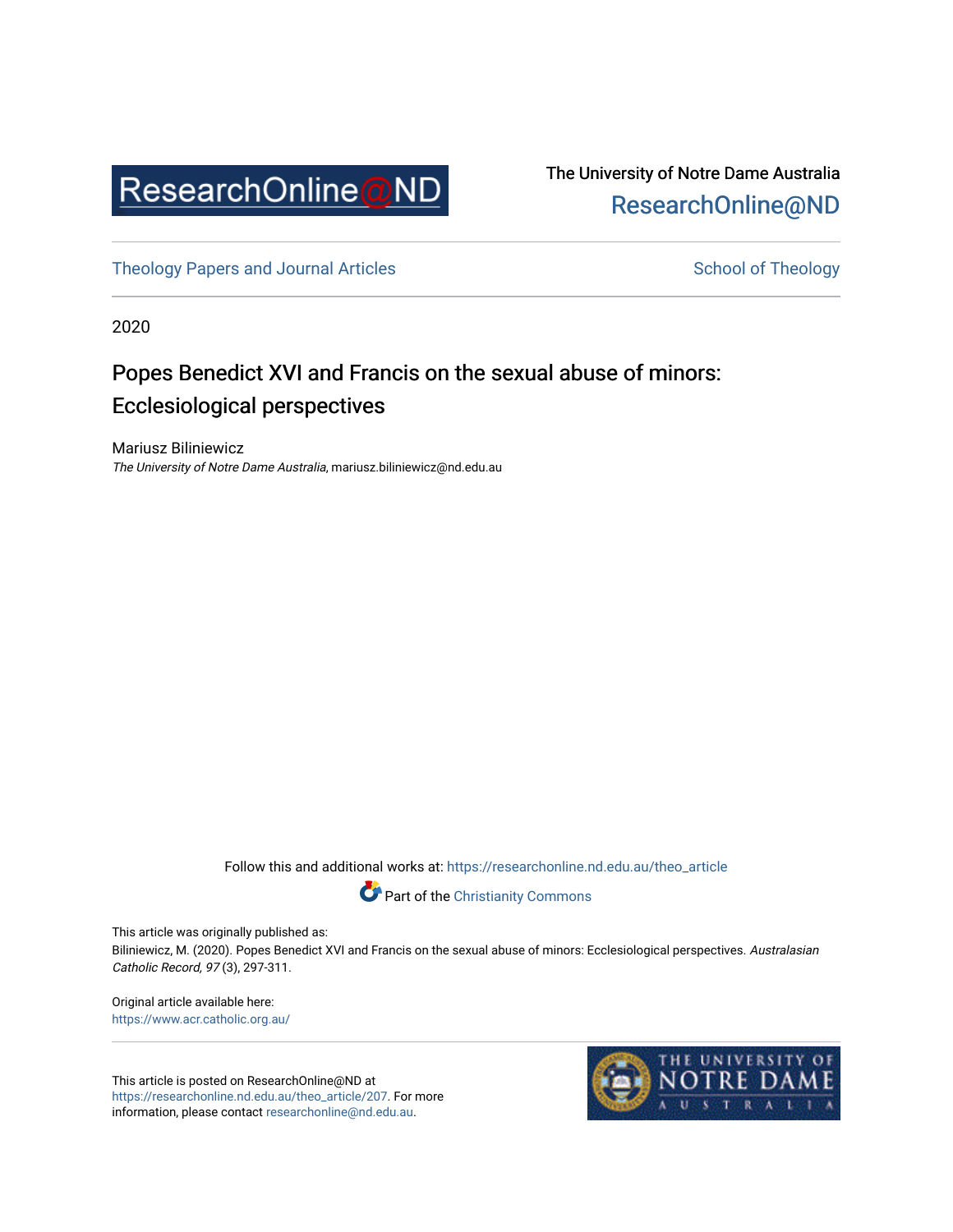Copyright © 2020 Australasian Catholic Record. All rights reserved. For personal use only. No other uses without permission.

This article first published in the *Australasian Catholic Record.* Online: <https://www.acr.catholic.org.au/>

Biliniewicz, M. (2020) Popes Benedict XVI and Francis on the sexual abuse of minors: Ecclesiological perspectives. *Australasian Catholic Record*, *97*(3), 297-311.

Permission granted by the *Australasian Catholic Record* for use on ResearchOnline@ND.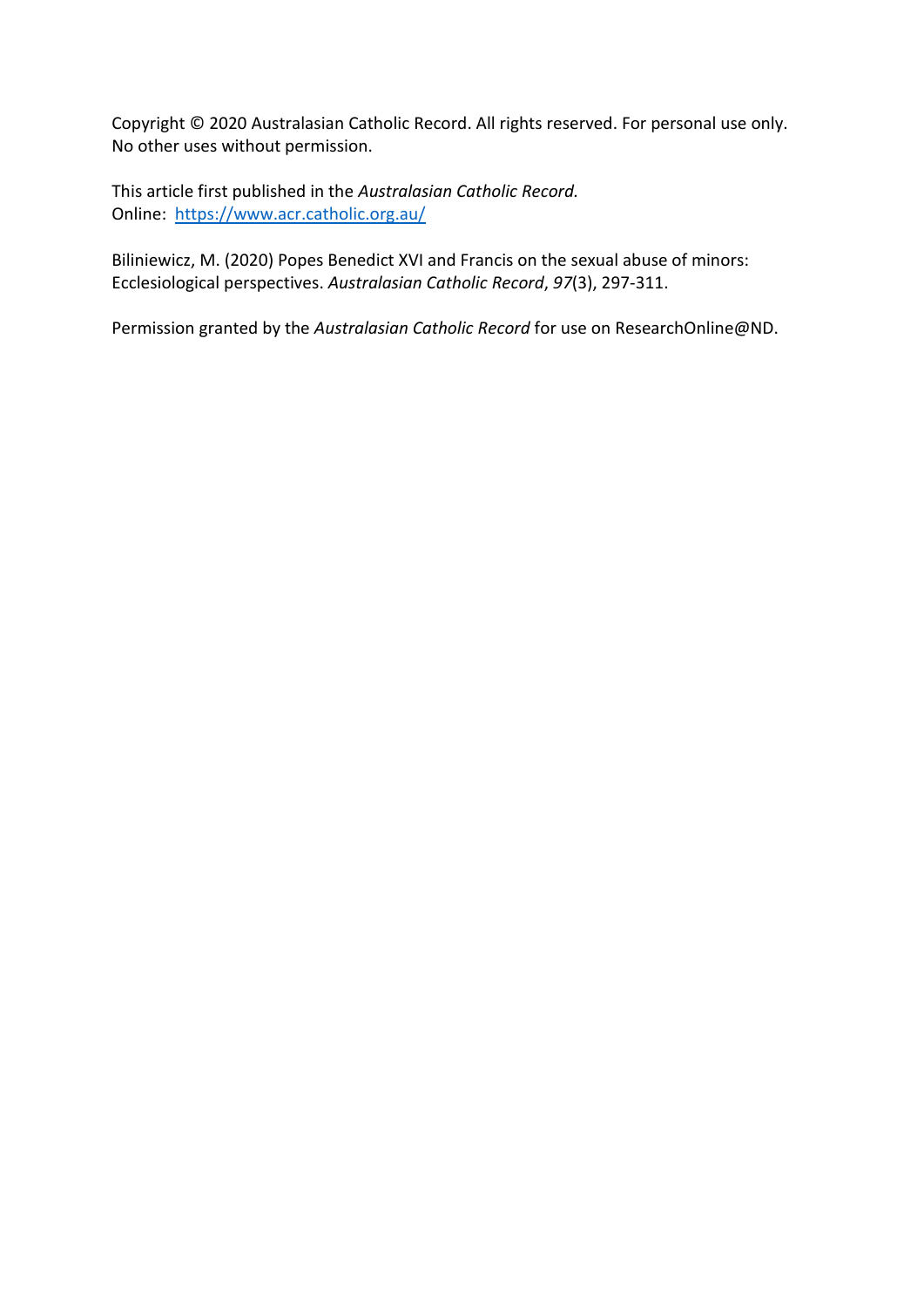# Popes Benedict XVI and Francis on the Sexual Abuse of Minors: Ecclesiological Perspectives

*Mariusz Biliniewicz\**

## *Introduction*

The wound inflicted by the clerical sexual abuse scandal and its cover-up runs so deep that it is sometimes deemed impossible to talk about the church at the beginning of the twenty-first century in a credible way without making at least some reference to this problem. <sup>1</sup> This opinion is seemingly partially shared by current and previous pontiffs, who, on many occasions and in various contexts, have touched upon this issue. In the many interventions in which Benedict XVI and Francis have raised this sad topic, they have apologised on behalf of the leaders of the church for the cases of abuse and for the following cover-up. They have offered words of regret and consolation to victims, their families, the entire church and the world, and have promised to do everything possible to prevent it from happening again. Further, they have attempted to identify the causes of the problem to understand how it could have taken place and the actions required to prevent this tragedy from recurring. Their analyses bear signs of similarities and dissimilarities. The purpose of this article is to ask what the church in Australia, and the church in general, can learn from the two popes' approaches to this problem, not only with regard to handling possible future cases of abuse, but also with regard to the general ways of existing as a

Mariusz Biliniewicz is Senior Lecturer in Theology and Associate Dean (Research and Academic Development) in the School of Philosophy and Theology at the University of Notre Dame Australia. He has studied, worked and spoken internationally on a number of theological topics.

<sup>1.</sup> For reflection on some important ecclesiological issues stemming from the clerical sexual abuse scandal, see Massimo Faggioli, 'The Catholic Sexual Abuse Crisis as a Theological Crisis: Emerging Issues', *Theological Studies* 80, no. 3 (2019): 572–90.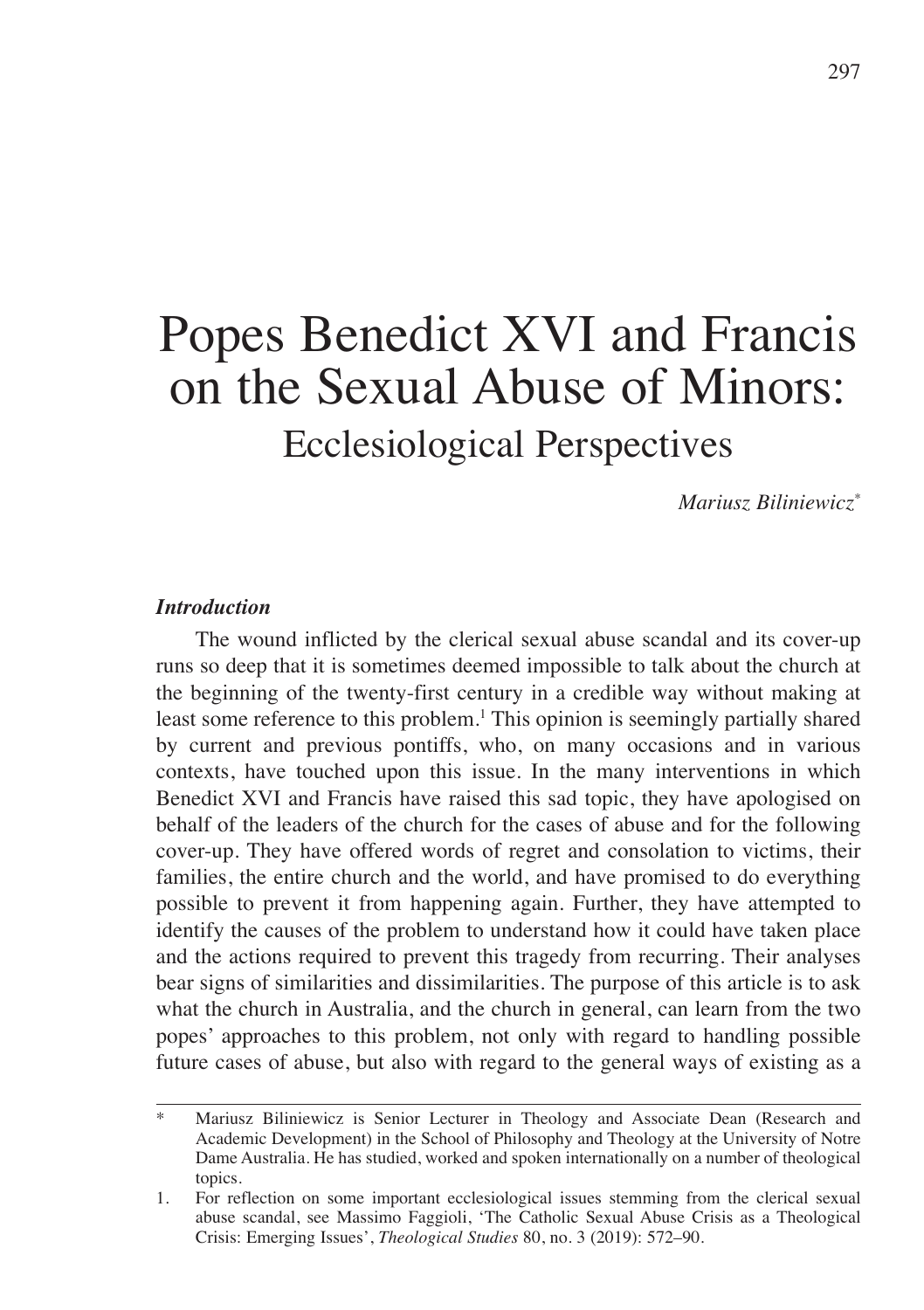church in the twenty-first century. Behind Francis's and Benedict's conclusions lie their own theologies of the church, which are worth exploring since they contain important lessons and signposts for the church at the beginning of the third millennium.

Pope Benedict XVI is often credited, also by his successor on the Chair of Peter, as the first pope to seriously tackle the problem of sexual abuse of minors in the church. <sup>2</sup> Benedict has indeed spoken and acted on this topic on various occasions. His most explicit interventions are his Pastoral Letter to the Catholics of Ireland (March 2010) and his essay published on 10 April 2019 in the context of the Vatican meeting on the protection of minors in the church on 21–24 February 2019. <sup>3</sup> His recent entry into the discussion as Pope Emeritus caused an avalanche of comments about the appropriateness of an intervention by a retired pope who promised not to speak publicly but to lead a life of seclusion and prayer. However, many commentators were concerned not only by the fact of Benedict's involvement, but also by the content of his nearly 6000–word essay. It was sometimes claimed that Benedict's recent intervention made it clear that he did not view the problem in the same way as Pope Francis. Thus, it has been suggested that the two ways the two popes have approached the issue of abuse in the church represent two distinctive, if not rival, ecclesiologies. For example, after the publication of Benedict's essay, originally written with Francis's permission, in *Klerusblatt*, a monthly periodical for clergy in Bavarian dioceses, <sup>4</sup> Jason Horowitz published an article in the *New York Times* titled 'Duelling Popes? Maybe. Duelling Views in a Divided Church? Definitely'. 5 The editorial staff of the *National Catholic Reporter* issued a piece titled 'One Pope Is Quite Enough', in which they stated that in light of the February 2019 gathering of heads of episcopal conferences in the Vatican, Benedict's 'interjection … seemed … [like] an act of sabotage, intended or not'. <sup>6</sup> Brian Flanagan expressed concern that the spectre of Benedict's voice might be

<sup>2.</sup> See, e.g., Francis's interview with Ferruccio de Bortoli in *Corriere della Serra* on 5 March 2014, English translation available at https://zenit.org/articles/english-translation-of-popefrancis-corriere-della-sera-interview/, or his press conference on the return flight from Abu Dhabi to Rome on 5 February 2019, http://w2.vatican.va/content/francesco/en/speeches/2019/ february/documents/papa-francesco\_20190205\_emiratiarabi-voloritorno.html.

<sup>3.</sup> The meeting was called 'The Protection of Minors in the Church' and gathered presidents of the episcopal conferences of the Catholic Church, the heads of the Oriental Catholic Churches, representatives of the Union of Superiors General and the International Union of Superiors General, and members of the Roman Curia and the Council of Cardinals. See https://press.vatican.va/content/salastampa/en/bollettino/pubblico/2019/02/21/190221b.html.

<sup>4.</sup> For an English translation, see Benedict XVI, 'The Church and the Scandal of Sexual Abuse', 10 April 2019, https://www.catholicnewsagency.com/news/full-text-of-benedict-xvi-the $church-and-the-scandal-of-sexual-abuse-59639?fbclid=IWAROGUI2$ eq38nOHaR\_SmaeaWGD6jxvy-nYX5LlyyBUUPZANNpSFsUBbW6TVE.

<sup>5.</sup> Jason Horowitz, 'Duelling Popes? Maybe. Duelling Views in a Divided Church? Definitely', *New York Times*, 18 April 2019, https://www.nytimes.com/2019/04/18/world/europe/popefrancis-benedict-letter-sex-abuse.html.

<sup>6.</sup> NCR Editorial Staff, 'One Pope Is Quite Enough', *National Catholic Reporter*, 22 April 2019, https://www.ncronline.org/news/accountability/editorial-one-pope-quite-enough.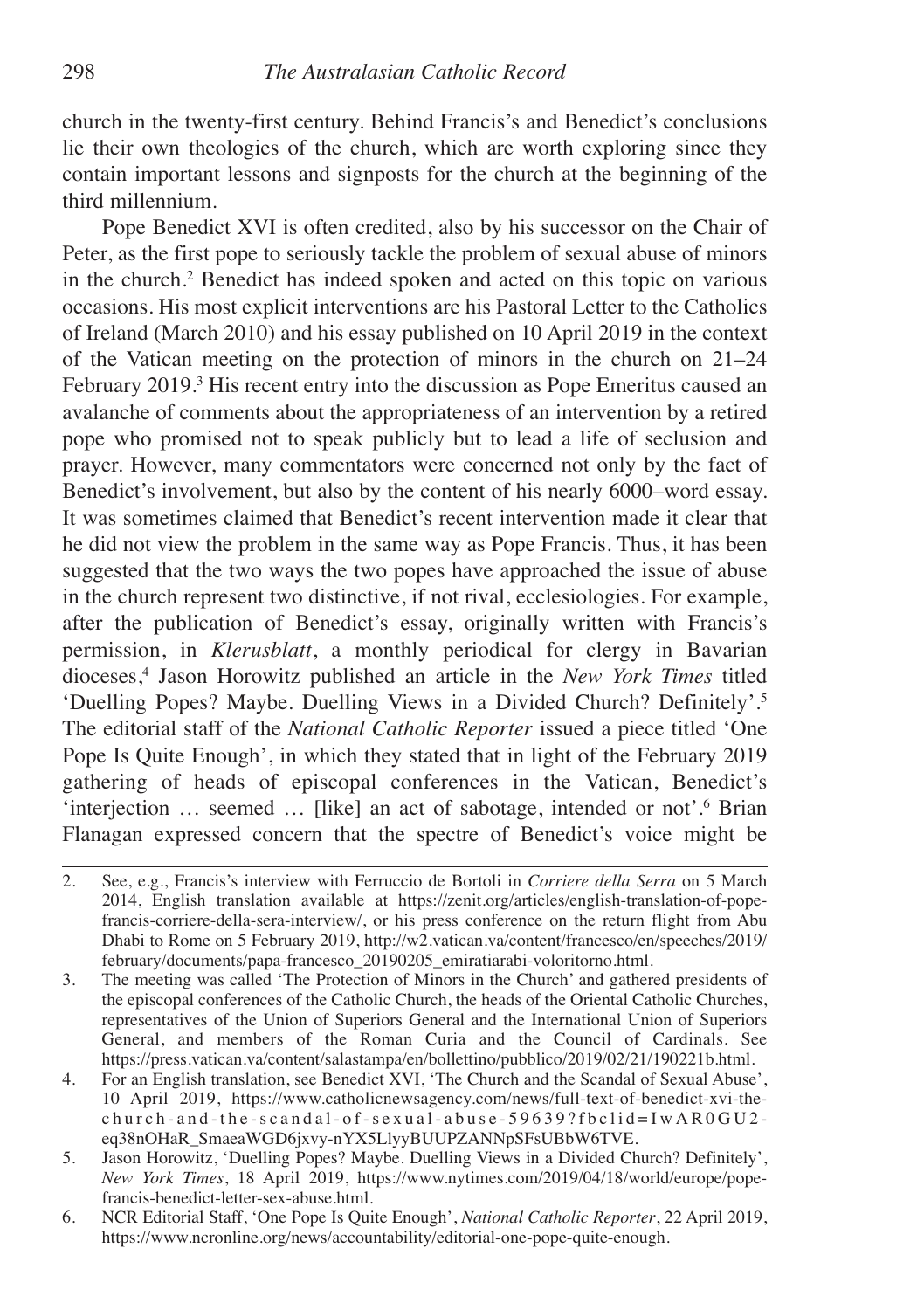viewed as an alternative to the papacy of Francis. <sup>7</sup> Richard A. Spinello perceived in Benedict's text a repudiation of Francis's moral theology, <sup>8</sup> while Massimo Faggioli complained that '[t]he Ratzinger thesis on sexual abuse in the church constitutes a counter-narrative that directly feeds opposition to Pope Francis and creates confusion about what to do at this dramatic moment'. <sup>9</sup> While Faggioli was careful not to directly accuse Benedict of creating some kind of premeditated and organised opposition to Francis, he stated that those who resist the Argentinian Pope's innovative agenda and prefer instead to 'flirt with schism' use Benedict to undermine the authority of the current Pontiff, whose reformist orientation they reject. 10

Statements such as these deserve attention and require a response as to whether the two popes' approaches to the abuse scandal really warrant discussion of two different and rival ecclesiologies. While it is beyond the scope of this article to present Francis's and Benedict's ecclesiologies in their full spectra, it is possible nevertheless to provide an overview of the commonalities and differences in their interpretations of the sexual abuse scandal, and the general ecclesiological consequences of these two visions. This is particularly relevant in terms of the lessons that the church in Australia could learn in light of the forthcoming Plenary Council.<sup>11</sup>

# *Primary Causes of the Abuse of Minors by Clerics*

Regarding the chief cause of the abuse crisis, careful analysis demonstrates little opposition between the two pontiffs. In fact, there seems to be a

- 7. Flanagan's concern is noted by Chico Harlan and Stefano Pitrelli, 'Ex-Pope Benedict Contradicts Pope Francis in Unusual Intervention on Sexual Abuse', *Washington Post*, 12 April 2019, https://www.washingtonpost.com/world/speaking-out-at-this-difficult-hour-a-oncequiet-ex-pope-pens-a-lengthy-letter-on-sexual-abuse/2019/04/11/0ffa162e-5c1a-11e9-a00e-050dc7b82693\_story.html.
- 8. Richard A. Spinello, 'Benedict's Essay Is an Implicit Rebuke of *Amoris Laetitia*', *Crisis Magazine*, 15 May 2019, https://www.crisismagazine.com/2019/benedicts-essay-is-animplicit-rebuke-of-amoris-laetitia.
- 9. Massimo Faggioli, 'Benedict's Untimely Meditation', *Commonweal*, 12 April 2019, https://www.commonwealmagazine.org/benedicts-untimely-meditation.
- 10. Ibid. See also Massimo Faggioli, 'Flirting with Schism', *Commonweal*, 6 September 2018, https://www.commonwealmagazine.org/flirting-schism.
- 11. For studies on the ecclesiology of Pope Francis see Walter Kasper, *Pope Francis' Revolution of Tenderness and Love: Theological and Pastoral Perspectives* (New York: Paulist, 2015), 37–61; Stella Morra, 'A Faithful People among Peoples: Elements of Fundamental Ecclesiology', in *From the Nail to the Key: The Fundamental Theology of Pope Francis*, ed. Michelina Tenace (Bayswater, VIC: Coventry Press, 2019), 79–92; Massimo Faggioli, *Pope Francis: Tradition in Transition* (New York: Paulist, 2015), 41–84; Robin Ryan, 'Ecclesiological Themes in the Teaching of Pope Francis', *New Theology Review* 27, no. 2 (March 2014): 81–9; Jeffrey S. Kirch, 'A Lived Catholicity: The Ecclesiologies of Pope Francis and Robert J. Schreiter, C.PP.S.', *Interreligious Studies and Intercultural Theology* 3, nos. 1–2 (2019): 149–63. Among the many works that address the ecclesiology of Joseph Ratzinger / Benedict XVI, the most comprehensive study available in English is still Maximilian Heinrich Heim, *Joseph Ratzinger: Life in the Church and Living Theology; Fundamentals of Ecclesiology with Reference to 'Lumen Gentium'*, trans. Michael J. Miller (San Francisco: Ignatius, 2005).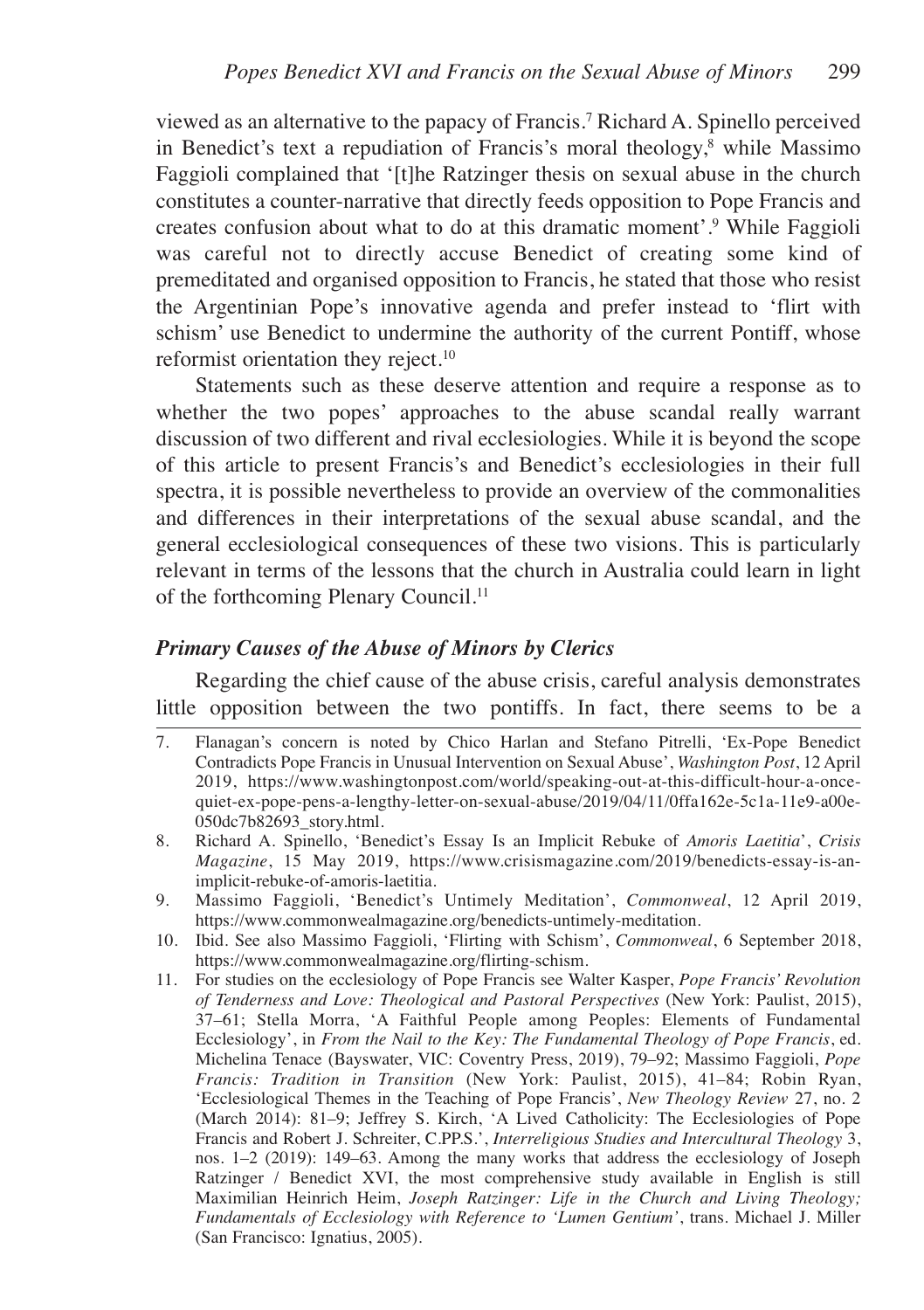harmonious agreement between them in terms of identifying the main source of the problem—which, in both their opinions, is spiritual. In his homily at the concluding Mass of the February 2019 Vatican gathering, Francis devoted the first part of his sermon to placing the phenomenon of abuse in the Catholic Church in a wider context. <sup>12</sup> Without implying any justification for the events, the Pope reminded participants that the evil of sexual abuse of minors is not confined to the church but is a widespread phenomenon found in all kinds of contexts. He recalled that most cases of abuse occur in children's own homes, neighbourhoods, schools and athletic facilities. In the vast majority of cases, abusers are known to the children and include parents, relatives, husbands of child brides, coaches and teachers. Thus, the ultimate origins of the evil of abuse of minors does not lie in any particular group, organisation or institutional structure. Further, despite some media depictions and popular opinions, sexual abuse is not exclusive to Catholic clergy and religious settings. Empirical research indicates that the Catholic Church is not more prone to the sexual abuse of minors than any other organisation or community that deals with children.

This, of course, does not mean that the church can be excused for failing where others have also failed. It would be an utter betrayal of Christ and his Gospel if Christians were to find comfort in knowing that the moral standards and conduct of their community are no worse than those of any other community. Since the level of expectation is always proportionate to the level of knowledge and grace received (Luke 12:48), the church's sole and ultimate moral standard should be the perfection to which God himself is calling us (Matt 5:48) and she can never be satisfied with anything less than this. Francis's point here, however, is that the deepest roots of the phenomenon of abuse are not found within the Catholic Church, but outside her. The principal cause of any abuse, especially that of minors by clerics, is found in *mysterium iniquitatis*, the mystery of evil. The origin of all sins is the fact that as humans, we are fallen, sinful and prone to corruption. As people, we are free moral agents who often use this freedom wrongly, regardless of our religious affiliation or position in the church or society.

The mystery of evil, according to Francis, is manifested today in a particularly 'brazen, aggressive and destructive' fashion. <sup>13</sup> The Pope argued in his homily that 'empirical explanations alone are not sufficient' since '[t]hey fail to make us grasp the breadth and depth of this tragedy'. Francis warned his listeners against 'a purely positivistic approach' that 'can provide us with a true *explanation* helpful for taking necessary measures, but it is incapable of giving us a *meaning*'*.* <sup>14</sup> What is required today is both explanation and meaning since

<sup>12.</sup> Francis, Address at Meeting, 'The Protection of Minors in the Church', 24 February 2019, http://w2.vatican.va/content/francesco/en/speeches/2019/february/documents/papafrancesco\_20190224\_incontro-protezioneminori-chiusura.html.

<sup>13.</sup> Ibid.

<sup>14.</sup> Ibid. Emphasis in the original.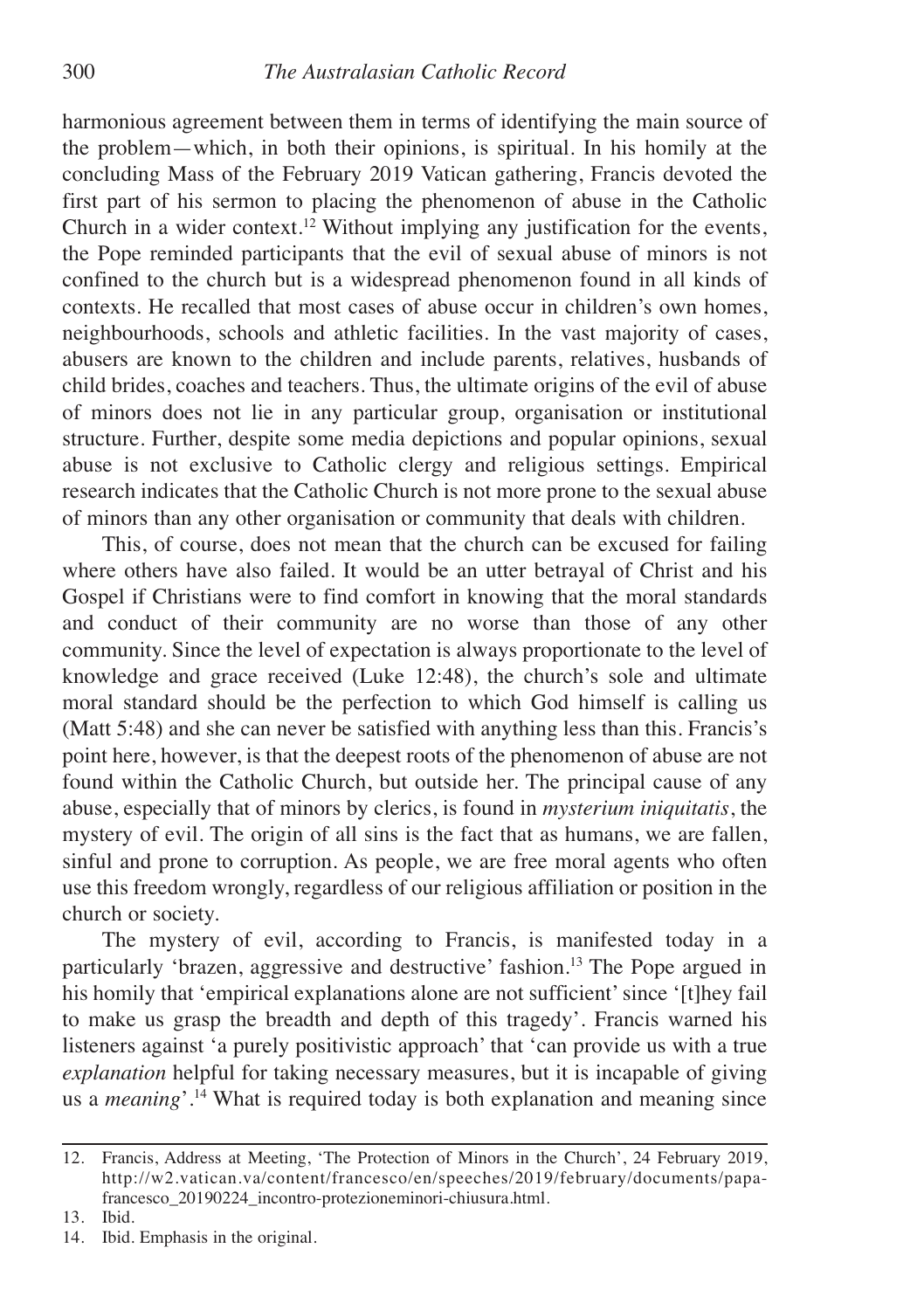'[e]xplanation will help us greatly in the operative sphere, but will take us only halfway'. He indicated that only by recognising the importance of the spiritual dimension of the problem and making it a point of departure for any further reflection on the topic can we arrive closer to the truth and the real solution. In a candid and straightforward fashion, for which he is so well known, Pope Francis stated that behind all evil, especially evil as perverse as this one, there is Satan, the devil, the evil one, who in his pride and arrogance considers himself the Lord of the world and who 'does not spare even the innocence of the little ones'. 15

This diagnosis, which does not excuse the church but moves the discussion from the merely natural to the supernatural level, is not too remote from the diagnosis of Benedict, who has argued that the ultimate cause for this evil is the loss of faith in God and living as if he does not exist. In his April 2019 essay, Benedict reminds his readers that when we lose sight of the ultimate, transcendent reality of God, we fall prey to various forms of relativism that can excuse everything and anything. A world devoid of God lacks spiritual purpose and possesses no objective standard of good or bad. Without God, '[p]ower is the only principle. Truth does not count, it actually does not exist'. <sup>16</sup> Benedict's conclusion is not a surprise to those who know his theology. From his earliest works, Joseph Ratzinger has always argued that losing sight of faith in God is the ultimate cause of all human problems, in both modern times and the past. 17

Are the popes on the same page with regard to identifying the intermediate causes that have allowed the phenomenon of abuse to take place in the church on such a scale? It is sometimes argued that Benedict talks mainly about causes external to the church, while Francis limits himself to reflection on internal causes. In this narrative, it is said that Benedict blames the spirit of the 1960s, the sexual revolution and its infiltration into the church, while Francis blames the clericalism and abuse of power within the church. <sup>18</sup> Authors such as Vito Mancuso<sup>19</sup> and Julie Hanlon Rubio<sup>20</sup> believe that by searching for causes of the

- 18. See, e.g., Massimo Faggioli, 'Blaming It All on the Sixties: How the Pope Emeritus's Essay on the Sex Abuse Has Been Weaponized', *Commonweal* 146, no. 8 (May 2019): 6.
- 19. Mancuso's view is noted by Harlan and Pitrelli, 'Ex-Pope Benedict Contradicts Pope Francis'.
- 20. Rubio's view is noted by Joshua J. McElwee, 'In New Letter, Benedict Blames Clergy Abuse

<sup>15.</sup> Ibid.

<sup>16.</sup> Benedict XVI, 'Church and Scandal of Sexual Abuse'.

<sup>17.</sup> According to some, the fact that Benedict's 2019 interpretation of the main cause of abuse was so predictable is not unproblematic. Matt Malone, 'Ideological Bias Cannot Taint Our Approach to Sexual Abuse', *America*, 13 May 2019, https://www.americamagazine. org/faith/2019/05/01/ideological-bias-cannot-taint-our-approach-sexual-abuse, is worried that Benedict seems to have had his answer before he had the question. However, he does not limit his criticism to Benedict, but warns everyone who engages in these conversations about bias and circular reasoning: '[I]f the cause of every major ecclesial scandal just happens to be that thing that you hate and have relied against for years, then you should ask yourself whether your view may be biased'. Christopher R. Altieri, 'The Problem with Benedict's Essay', *Catholic World Report*, 13 April 2019, https://www.catholicworldreport.com/2019/04/13/the-problemwith-benedicts-essay/, also does not believe that Benedict's essay offers anything new in this regard.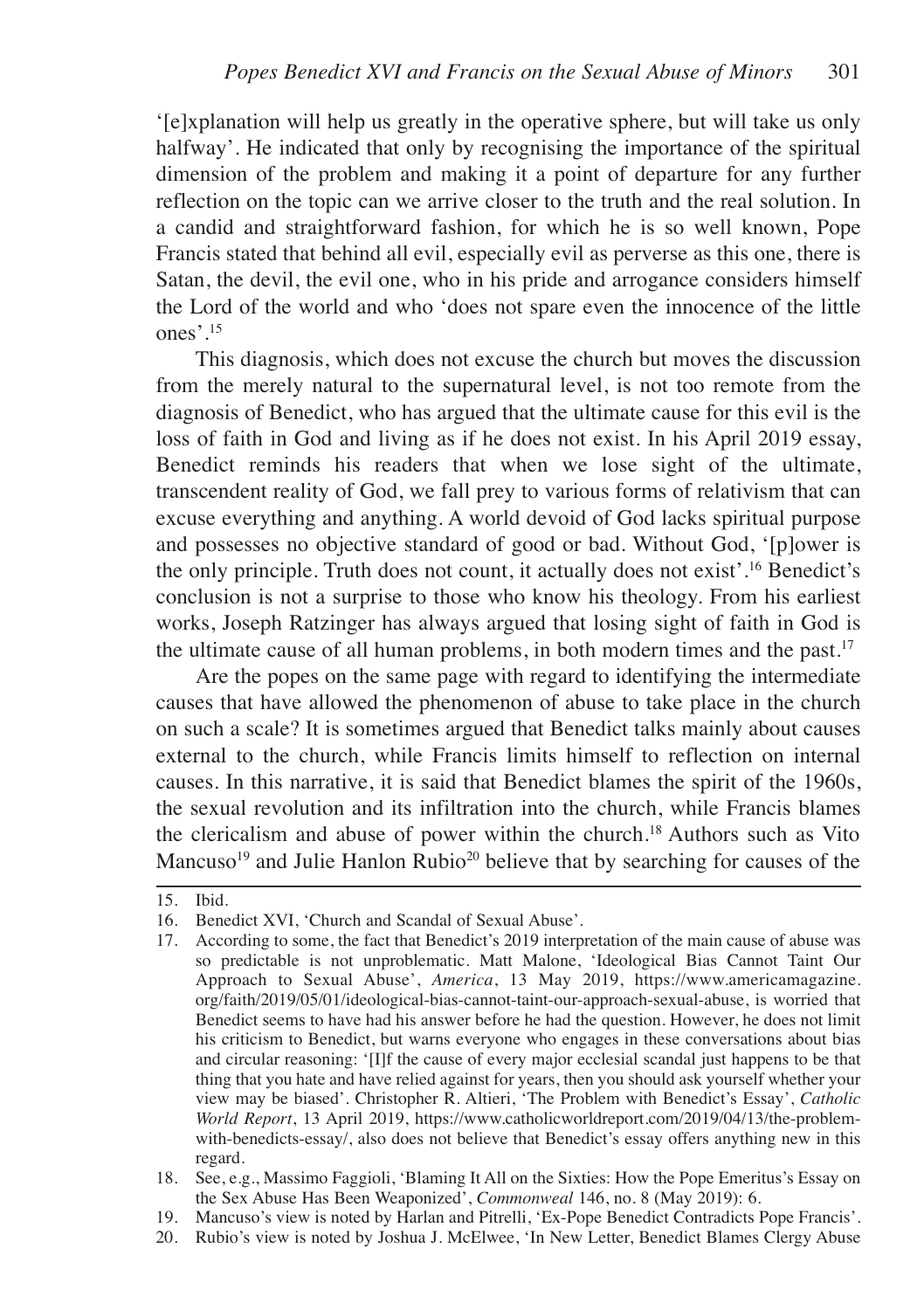problem outside the church, Benedict refuses to admit that the church's own corrupted, clerical culture is at least partially to blame for the crimes. According to this opinion, this failure is a result of Benedict's rose-tinted ecclesiology that prevents him from recognising the intra-ecclesial roots of the events. However, on closer examination, it is clear that the reality is not as simple as this and that the Pope Emeritus is much more ecclesio-critical than some of his critics seem to acknowledge.

First, it needs to be noted that generally Benedict does indeed focus on the extra-ecclesial causes of the abuse more than Francis does. In both his Pastoral Letter to the Catholics of Ireland and his 2019 essay, Benedict argues that the spirit of the 1960s produced an 'all-out sexual freedom'that 'no longer conceded any norms'21 and helped society to shake off previous moral scruples regarding sexuality. He states that in many places, citizens, including young children, were subjected to state-prescribed sexualisation from a very young age. This, coupled with the spirit of moral permissivism and the lack of any ultimate moral norms, often led to progressive moral decay that frequently resulted in violence. In this climate, what had been considered inadmissible and intolerable in the past, including paedophilia, now 'was diagnosed as allowed and appropriate'. 22

However, Benedict's analysis does not stop there and he does not lay all blame for the church's mishandling of the abuse on the 1960s and 'the world' in general. Having provided the general historical and social context, he discusses the church's own faults and mistakes, which indeed can be linked with the general atmosphere of those times, but that also cannot be simply excused by it. He argues that due to the church's own weakness, the spirit of moral permissivism made its way into the Catholic world, including Catholic seminaries in which future priests were educated and formed, and that the church was in fact 'defenceless against these changes in society'. He blames the widespread adoption of the general attitude of moral lenience in the church on the development of moral theologies that moved away from such notions as 'natural law' or 'intrinsically evil acts' and that adopted the principle that 'morality was to be exclusively determined by the purposes of human action' ('the end justifies the means'). <sup>23</sup> This was possible due to a misinterpretation of the event of the Second Vatican Council, which, also held in the 1960s, was in many Catholic circles understood as a break with the past and the beginning of a new church that could progress without the unnecessary ballast of previous teachings. The Pope Emeritus laments that a tendency developed among the

on Sexual Revolution, Vatican II Theology', *National Catholic Reporter*, 11 April 2019, https://www.ncronline.org/news/accountability/new-letter-benedict-blames-clergy-abusesexual-revolution-vatican-ii-theology.

<sup>21.</sup> Benedict XVI, 'Church and Scandal of Sexual Abuse'.

<sup>22.</sup> Ibid.

<sup>23.</sup> Ibid.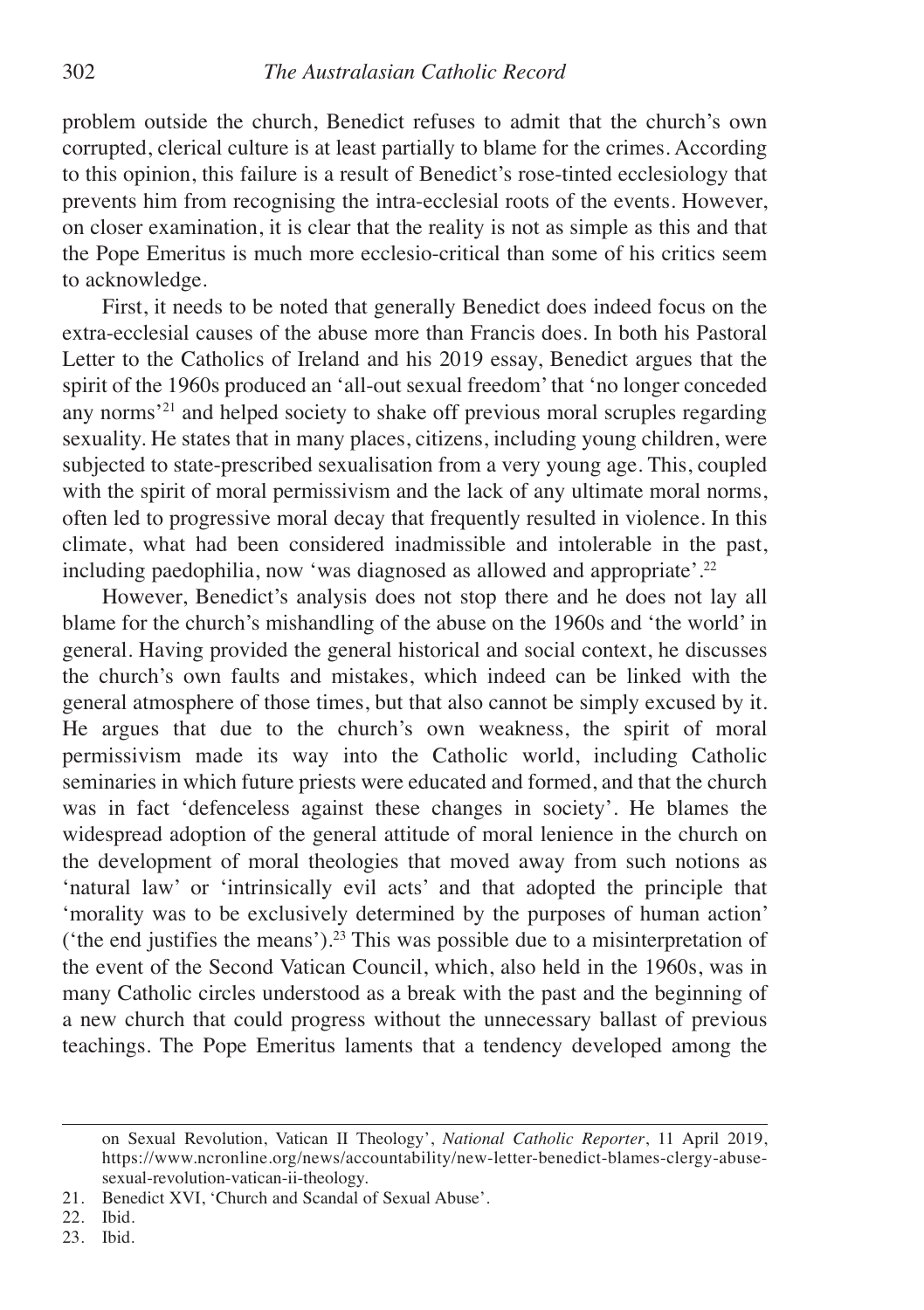people of the church, mainly priests and the religious, to adopt 'ways of thinking and assessing secular realities without sufficient reference to the Gospel'. 24

Benedict also highlights particular manifestations of these problems in which the church has failed to act according to her own principles. In his Pastoral Letter to Irish Catholics, he listed:

inadequate procedures for determining the suitability of candidates for the priesthood and the religious life; insufficient human, moral, intellectual and spiritual formation in seminaries and novitiates; a tendency in society to favour the clergy and other authority figures; a misplaced concern for the reputation of the Church and the avoidance of scandal, resulting in failure to apply existing canonical penalties and to safeguard the dignity of every person. 25

He also discusses the phenomenon of 'guarantorism', which made convictions of accused clergy 'hardly possible'. He mentions the church's failure to produce sufficient measures against cases of abuse in the revised *Code of Canon Law* (1983) and complains about faulty procedures for the appointment of bishops since Vatican II. Finally, he discusses the establishment of homosexual cliques in seminaries that have held power and cultivated a culture of clericalism of the worst kind. 26

One may or may not agree with all aspects of Benedict's diagnosis; however, it should not be overlooked that while he does not hide his unreserved devotion to the church, including her institutional dimensions, this devotion does not prevent him from exercising a fair amount of ecclesio-criticism. All the malaises of the institutional church listed above, or the 'filth' present in the church about which he talked in his famous 2005 Good Friday Stations of the Cross meditations, <sup>27</sup> are hardly noted by someone who is so much in love with the church that he is unable to see her obvious faults.

What also needs to be remembered is that in his 2019 essay Benedict does not attempt to provide a comprehensive and complete study of the phenomenon of sexual abuse of minors by the clergy. His aim was to contribute to the discussion and 'a new beginning' by offering 'one or two remarks' that would not replace the analyses carried out by others, including Pope Francis and the bishops gathering at the February 2019 Vatican meeting, but that would complement them by situating the problem in a wider context.

<sup>24.</sup> Benedict XVI, 'Pastoral Letter to the Catholics of Ireland', 19 March 2010, http://www.vatican.va/content/benedict-xvi/en/letters/2010/documents/hf\_benxvi\_let\_20100319\_church-ireland.html.

<sup>25.</sup> Ibid.

<sup>26.</sup> Benedict XVI, 'Church and Scandal of Sexual Abuse'.

<sup>27.</sup> Office for the Liturgical Celebrations of the Supreme Pontiff, 'Way of the Cross at the Colosseum, Good Friday 2005: Meditations and Prayers by Cardinal Joseph Ratzinger', http://www.vatican.va/news\_services/liturgy/2005/via\_crucis/en/station\_09.html.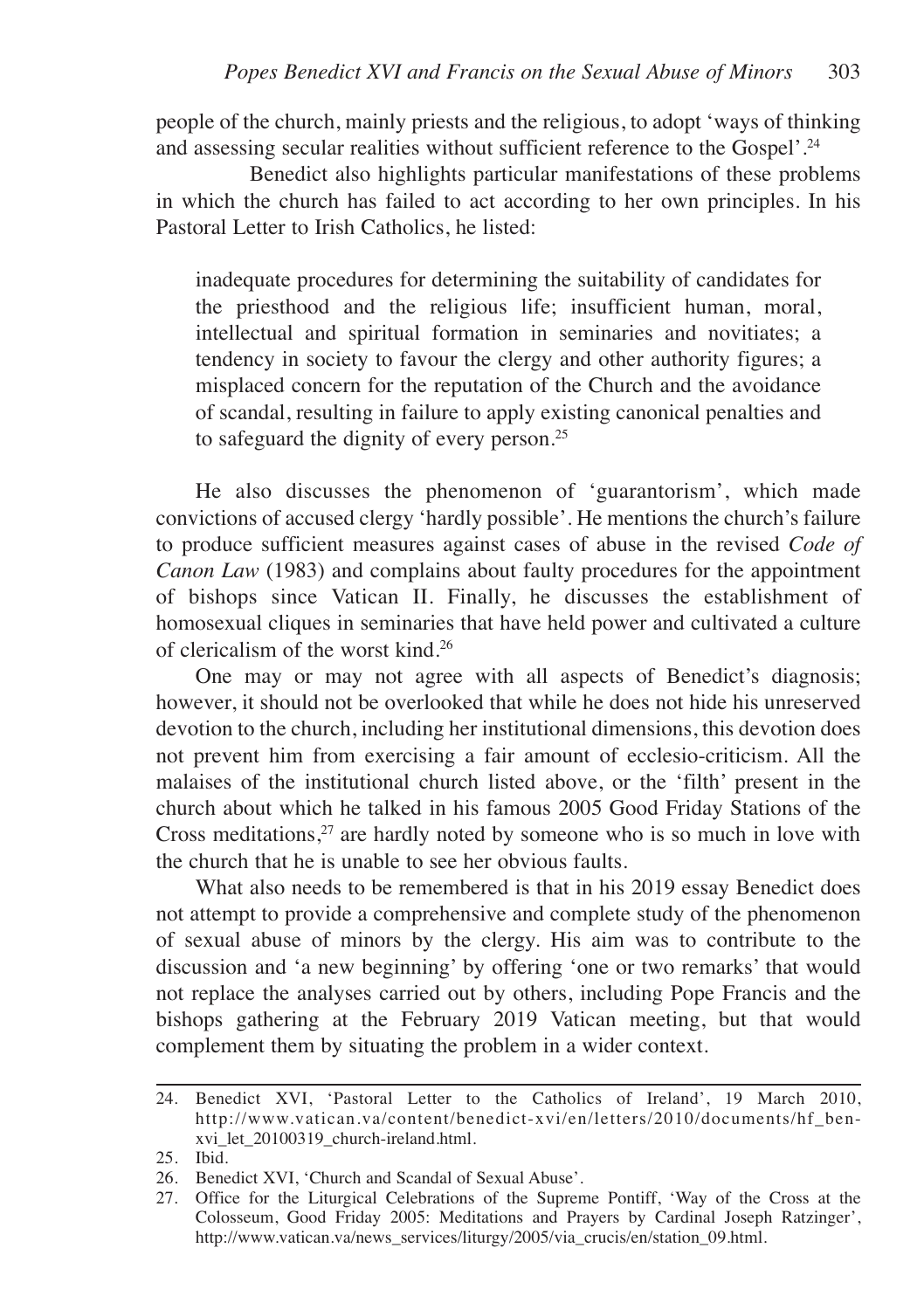#### *Two Rival Ecclesiologies?*

It is evident that there are some crucial overlaps in both pontiffs' reflection on the problem, primarily with regard to identifying the key cause of the problem, but also with regard to some secondary matters. Does this mean that the two popes essentially present us with the same diagnosis, as Andrea Tornielli suggests, <sup>28</sup> and that there are not two ecclesiologies involved after all? This would also be a form of oversimplification that fails to consider the various nuances of the two responses. Benedict and Francis, while agreeing on the essentials, place emphases differently in the way they discuss the causes of the crisis and its possible solutions. Each pope has also individually mentioned factors the other pope has not and by doing so they both offer perspectives that are distinctive and unique.

It is true that without denying the external factors, Francis's analysis focuses mainly on the intra-ecclesial causes of the problem. The reason for this might be that while the church has limited influence on its external surroundings, it has considerable influence on its internal culture and this, according to Francis, is what should be the focus at this time. It might be that the academically inclined Benedict tends to understand and present the problem in all its dimensions and complexities, including both the internal and external factors, while the more pragmatic Francis is inclined to fix problems that, as Pope, he is, or should be, able to fix.

In his interventions concerning the topic of sexual abuse in the church, Francis has devoted significant attention to the existence of a culture of clericalism. He has defined clericalism as replacing, silencing or reducing the people of God to small elites that 'not only nullifies the character of Christians, but also tends to diminish and undervalue the baptismal grace that the Holy Spirit has placed in the heart of our people'. <sup>29</sup> He has warned clerics about 'false, facile and futile forms of triumphalism that would defend spaces rather than initiate processes' and has lamented the 'culture of abuse' that flourishes when 'seeking places of honour … jealousy, envy and machinations' replace a real conversion to the Gospel.<sup>30</sup> He has reminded everyone that Catholic clergy are not a special caste within the church that should be immune to valid criticisms. Further, priests, bishops and religious should not hold a monopoly on occupying important offices and playing key roles in decision-making processes. Francis has recommended a paradigmatic shift in how power is exercised by those in

<sup>28.</sup> Andrea Tornielli, 'Benedict XVI's Birthday and That "Penitential" Approach That Unites Two Pontificates', *Vatican News*, 15 April 2019, https://www.vaticannews.va/en/pope/news/2019- 04/pope-emeritus-benedict-birthday-penitential-abuse.html.

<sup>29.</sup> Francis, 'Letter to the People of God', 20 August 2018, http://www.vatican.va/ content/francesco/en/letters/2018/documents/papa-francesco\_20180820\_lettera-popolodidio.html.

<sup>30.</sup> Francis, 'Letter to the Bishops of the United States Conference of Catholic Bishops', 1 January 2019, http://www.vatican.va/content/francesco/en/letters/2019/documents/papa-francesco\_ 20190101\_lettera-vescovi-usa.html.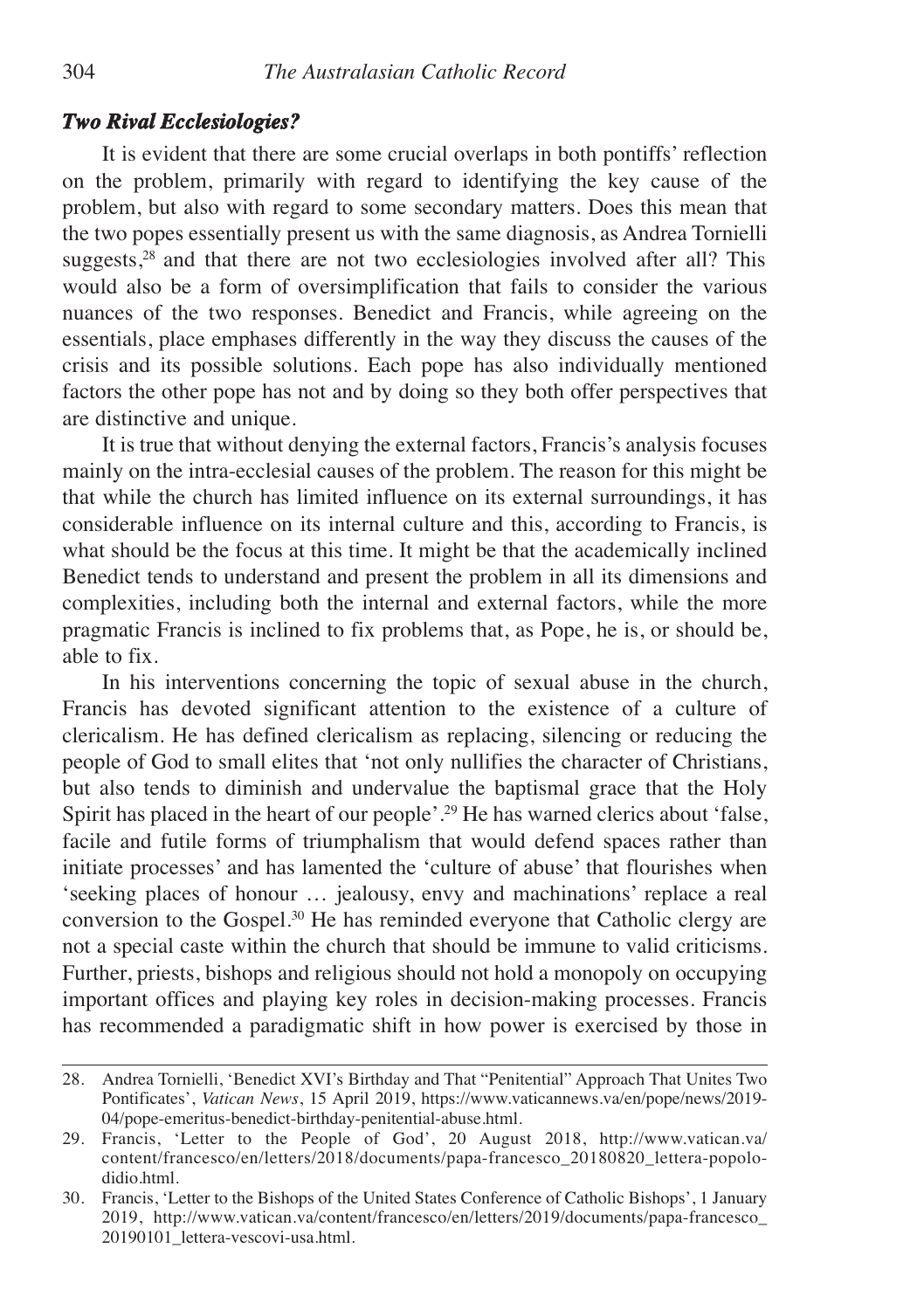authority in the church and has warned that without it, the church will remain even more 'self-referential, self-preserving and defensive, and thus doomed from the start'. 31

Benedict also makes references to the phenomenon that Francis calls 'clericalism'; however, his approach is not the same as that of Francis. One of the main differences is the degree of attention that the two popes devote to the question of ecclesial structures and their potential for reform. While Benedict has criticised 'favouring clergy and authority figures' in passing,<sup>32</sup> he has not elaborated on how the current arrangements of many local churches may help in promoting such unhealthy attitudes. Although he seems aware of the dangers related to the existence of an overly clerical culture, unlike Francis he does not seem to consider it necessary to review the structures of the church to tackle this issue, or at least he has not mentioned this explicitly. If there is a problem with overgrowth of power on the part of the clergy, in the eyes of Benedict it is more a matter of changing attitudes rather than reviewing the organisational frameworks that would help to overcome these difficulties and promote, not just allow, or tolerate, lay involvement.

While Francis has maintained the importance of individual, personal conversion among the people of God, clergy included, he has placed a greater emphasis than has Benedict on the need for better policies and procedures that must accompany the individual conversion of those in authority in the church.<sup>33</sup> He has frequently discussed the importance of greater contribution of lay people in general, and women in particular, to the administration of church-related matters. Benedict has not mentioned such particular issues in his addresses on the abuse crisis or in other contexts.

While the topic of clericalism is not foreign to Ratzinger/Benedict, the most common context in which he discusses the abuse of power by clerics is the context of the liturgy—when celebrants assume rights and privileges they do not have and claim the power to replace the official liturgy of the church with their own inventions. <sup>34</sup> Francis does not discuss clericalism in this context and is more focused on the abuses of clerical power in the areas of pastoral care, administration, evangelisation and the general problem of inactive and disengaged laity.

Francis's accent on the structural problems in the church is much stronger than is Benedict's in his suggestions that the conversion of hearts can be helped or

<sup>31.</sup> Ibid.

<sup>32.</sup> Benedict XVI, 'Pastoral Letter to Catholics of Ireland'.

<sup>33.</sup> For more on clericalism and the role of the laity in Francis's mind, see, e.g., *Evangelii Gaudium*, apostolic exhortation, 24 November, 2013, http://www.vatican.va/ content/francesco/en/apost\_exhortations/documents/papa-francesco\_esortazioneap\_20131124\_evangelii-gaudium.html, nn. 102–4.

<sup>34.</sup> For more on this see Mariusz Biliniewicz, *The Liturgical Vision of Pope Benedict XVI: A Theological Inquiry* (Oxford, UK: Peter Lang, 2013), 94–6.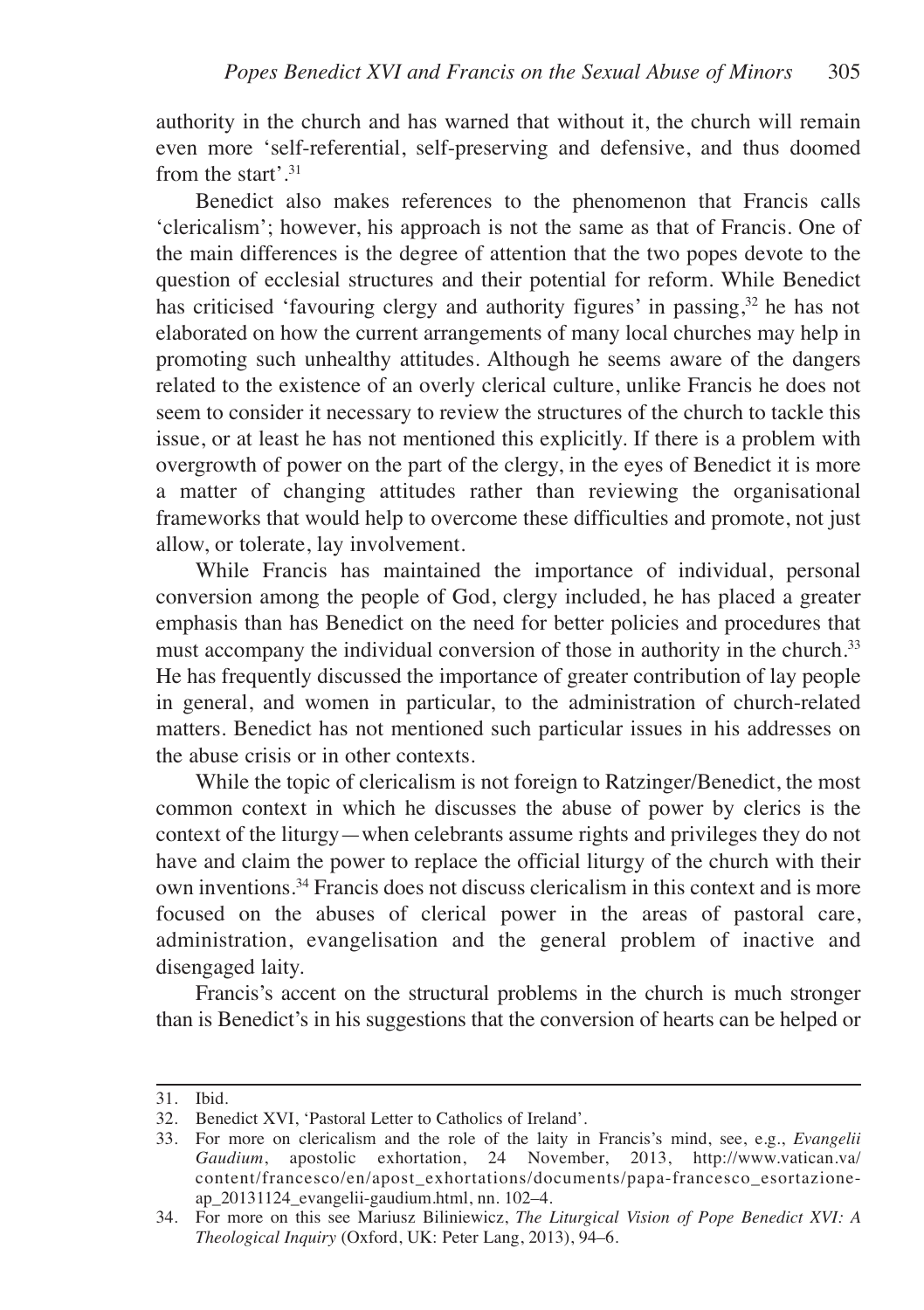hindered by ecclesial operational frameworks.<sup>35</sup> He seems to understand these structures as far more flexible and changeable than Benedict does. In *Evangelii Gaudium*, Francis mentions that certain ecclesial structures can hamper efforts at evangelisation (n. 26), that structures should be suitably channelled and renewed today (n. 27), pastorally converted (n. 32) and rethought (n. 33). He complains that some Catholics lack a sense of belonging to the church due to unnecessary administrative and structural obstacles (n. 63). Although these emphases are not irreconcilable with Benedict's insistence on the need of personal conversion of church office holders, they do give Francis's teaching a slightly different flavour. 36

Conversely, Benedict devotes considerable attention to what he considers a collapse of moral theology in the Catholic Church after the Second Vatican Council, or to the general misunderstanding of the council itself. Francis, however, does not seem overly concerned with what his predecessor considers to be a crisis in post-conciliar Catholic theology, liturgy, catechesis or pastoral practice. In fact, his praises of certain moral theologians who, after the council, did not always see eye to eye with the magisterium (e.g., Bernard Häring), <sup>37</sup> his apparent lack of any great enthusiasm towards John Paul II's *Veritatis Splendor* and its teaching on moral theology, <sup>38</sup> and his embrace of greater pluralism in moral theology in general, including his arguable openness to certain moderate versions of proportionalism, <sup>39</sup> place him at odds with Benedict, for whom the

<sup>35.</sup> See, e.g., *Evangelii Gaudium*, nn. 25–33, where Francis discusses the conversion of the papacy and the whole church, including the review of the church's current administrative structures. For more on this, see Catherine Clifford, 'Pope Francis' Call for the Conversion of the Church in our Time', *Australian eJournal of Theology* 21, no. 1 (April 2015), https://doi.org/10.1163/9789004319165\_011.

<sup>36.</sup> Bradford E. Hinze, 'The Ecclesiology of Pope Francis and the Future of the Church in Africa', *Journal of Global Catholicism* 2, no. 1 (December 2017): 6–33; 'while he acknowledges the personal intentional sources of sin in the Church (as was prominent in John Paul II's writings, reflecting his training in philosophical phenomenology) and affirms the importance of intentionality, Francis also makes room for unconscious and unintentional dimensions that are operative in the Church's social practices and structures, and this reveals the impact of the Latin American Bishops Conference (CELAM) going back to the General Conference of Medellín', 20. Heinze opines that 'Pope Francis offers resources for the doctrine of social sin and institutional sin, and particularly the sinfulness of the Church, that exceed those developed by Pope John Paul II and Pope Benedict XVI', 22. On 'pastoral conversion' of the institutional church, see also Keith Lemna and David H. Delaney, 'Three Pathways into the Theological Mind of Pope Francis', *Nova et Vetera*, Eng. ed. 12, no. 1 (2014): 25–56, at 41–2.

<sup>37.</sup> Pope Francis and Antonio Spadaro, *Open to God: Open to the World* (London: Bloomsbury Continuum, 2018), 97.

<sup>38.</sup> This encyclical of John Paul II on moral theology has not been mentioned in any major documents of this pontificate, even those that deal quite specifically with moral matters (e.g., *Amoris Laetitia*, from 2016).

<sup>39.</sup> See Thomas Berg, 'The Moral Theory that Failed—But Is Now Back in Fashion', *Catholic Herald*, 17 October 2019, https://catholicherald.co.uk/magazine/the-moral-theory-that-failedbut-is-now-back-in-fashion/; Vincent Twomey, ' *Amoris Laetitia* and the Chasm in Modern Moral Theology', *Catholic World Report*, 1 September 2017, https://www. catholicworldreport.com/2017/09/01/amoris-laetitia-and-the-chasm-in-modern-moraltheology/; Christopher O. Tollefsen, 'What Is Legalism?', *Public Discourse*, 5 April 2017, https://www.thepublicdiscourse.com/2017/04/18930/; Spinello, 'Benedict's Essay'.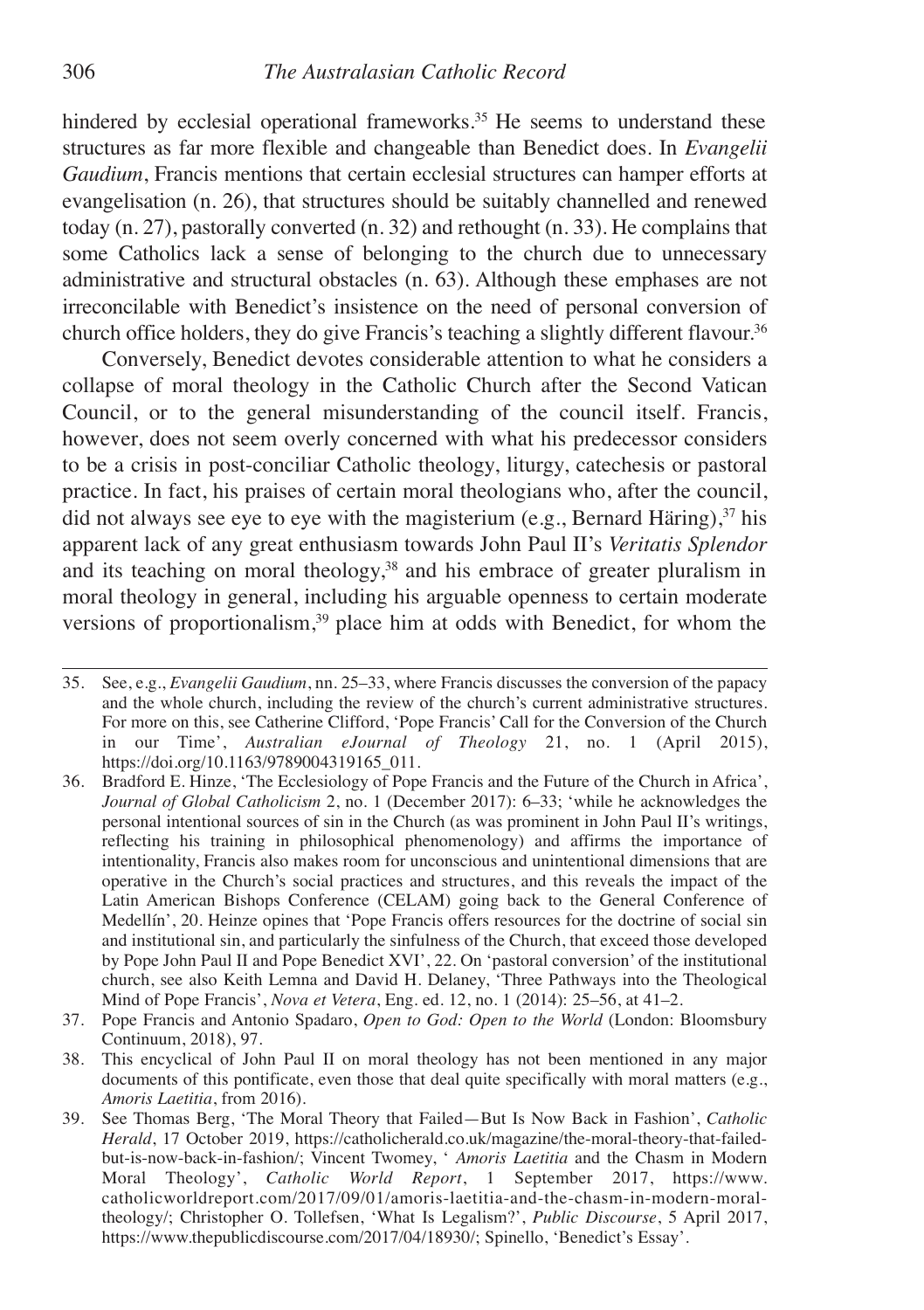lack of faithfulness to the moral teaching of the magisterium was an important element of building the background for the abuse. Further, Benedict links not only the abuse crisis, but every other crisis he has identified in the contemporary church, with the liturgy and losing God from sight, even in Christian worship. In the last part of his April 2019 essay, he discusses the lack of reverence towards the sacrament of the Eucharist as an important contributing factor. Francis does not seem to recognise the existence of any evident link here and certainly does not share either Benedict's liturgical sensibilities or his contempt for aspects of post–Vatican II liturgical reform.

These variances between the two popes make it is possible to talk about a certain theological pluralism among the two popes, perhaps even two different ecclesiologies. However, these ecclesiologies, while diverse, do not have to be considered rival, competitive or mutually exclusive, as has been suggested by authors mentioned previously. On the contrary, this ecclesial and theological pluralism can be an example of a diversity that is not disintegrative or harmful for the unity of the church, but that can be stimulating and fruitful. No one theology, of either the church or any other reality, is self-sufficient and complete. As with any work of human hands (or minds), it always needs to be accompanied by other opinions to play its part of shedding more light on the mystery upon which it reflects.

As with all theologies, one could of course identify certain weaknesses in the ecclesiology of each pontiff in this regard and point to certain shortcomings and oversimplifications. For example, Benedict's insistence on the role of the sexual revolution of the 1960s and its influence on the church overlooks the fact that sexual abuse was present in the church well before the 1960s. Further, it was taking place not only in the 'Western world'that was permeated by the corrupted culture of consumerism, but also in countries that did not experience the upheaval of the bourgeois mentality of hedonism and postmodern decadence. The historical nature of abuse in Catholic institutions is a topic for further historical research; however, even the data that we have available now suggest that the phenomenon was present in the church well before the 1960s. 40

Conversely, Francis's criticism of an overly clerical culture as the cause of the crisis fails to consider the fact that abuse has also taken place in countries that, following Vatican II, were quick to adopt a more lay-friendly mentality and to facilitate lay involvement in the church rather swiftly and efficiently (e.g., certain dioceses in Germany or the United States). Also, as Francis himself has reminded us, the fact that sexual abuse of minors is not confined to the church means that while clericalism has played an important role in perpetrating and silencing these crimes, it would be a mistake to view it as the chief cause and to

<sup>40.</sup> For more on the historical nature of abuse, see, e.g., Desmond Cahill and Peter Wilkinson, *Child Sexual Abuse in the Catholic Church: An Interpretive Review of the Literature and Public Inquiry Reports* (Melbourne: RMIT University, 2017), 192–3, including references. I am grateful to Professor Cahill for bringing this study to my attention.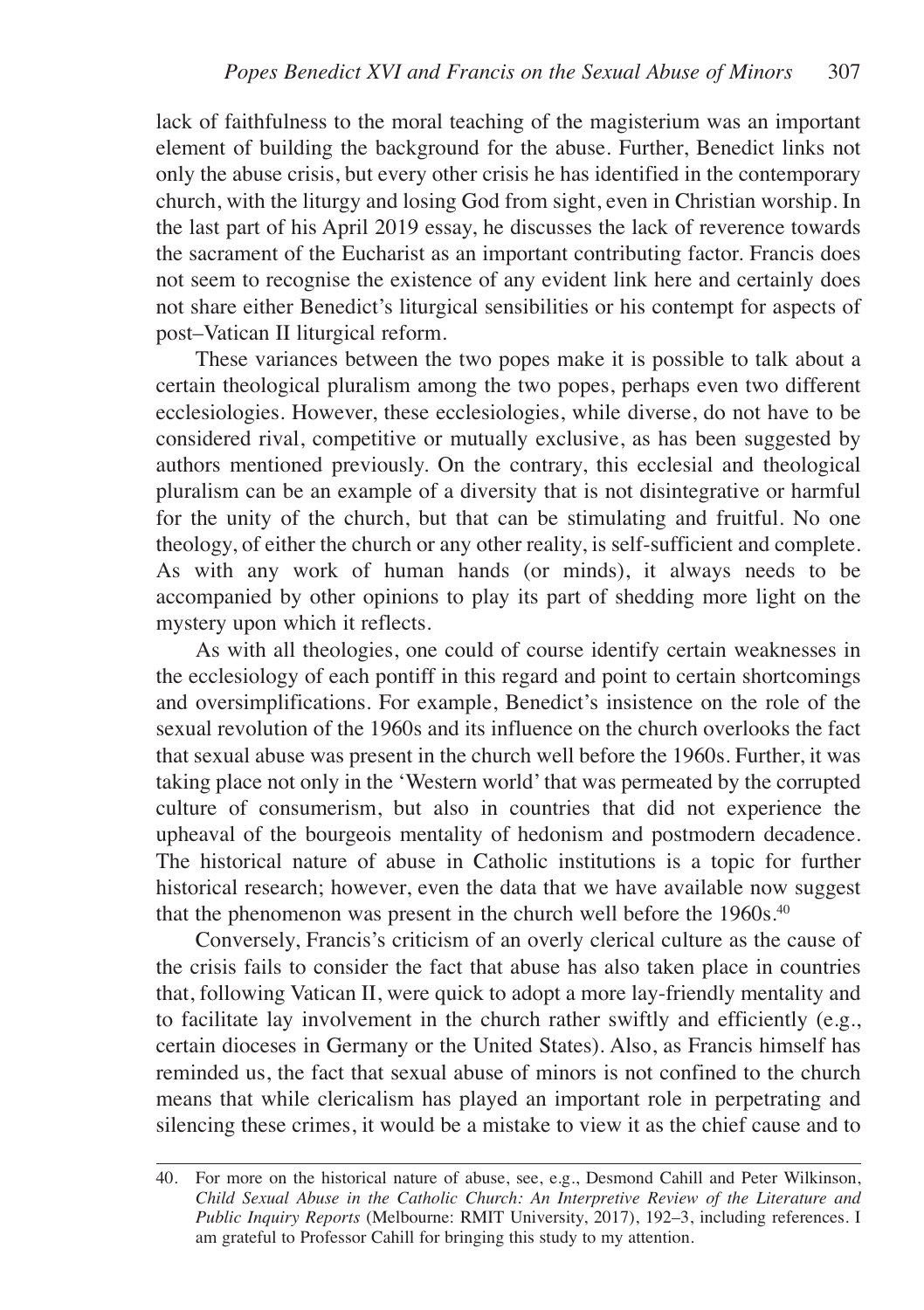lay the blame for moral decadence among some church leaders simply on poor ecclesial structures.

What is missing in each pope's analysis is a reference to the level of his own responsibility in covering up past abuse cases. Victims of abuse often indicate that they do not expect from church leaders any more general apologies for what other churchmen have done, but a personal acknowledgment of what role, if any, they themselves have played in the process of covering up crimes against minors. Questions have been asked about the level of personal responsibility of Cardinal Ratzinger in handling the abuse cases of which the Vatican knew at the time of his tenure as the prefect for the Congregation of the Doctrine of the Faith. Also, questions have been asked about Cardinal Bergoglio's involvement in the 2010 case of Fr Julio Grassi in the Diocese of Buenos Aires and about his knowledge as Pope about the accusations and sanctions raised against the former cardinal, Theodore McCarrick. All sociological, psychological or theological analyses of the abuse crisis by the popes would be more helpful and hopeful if they were accompanied by clear statements regarding their own personal participation in handling these and other cases of abuse. Leaving such questions unanswered leads to conspiracy theories, hearsay, suspicions and accusations against not only those church leaders who failed but, through unfair and unjustified generalisations, also against those who did not fail. Concealment also does not help in creating an atmosphere of transparency and trust that would bring about the 'new beginning' that everyone rightfully desires.

## *Conclusion and Lessons for the Future*

The Catholic Church in Australia and the church universal can learn some important ecclesiological lessons from Francis's and Benedict's approaches to the clerical sexual abuse of minors. These lessons can be learned from what the popes have stated and what they have not. They can be valuable not only in the context of scandal itself, but also in reflecting on the general ways of being a church in the twenty-first century.

Francis's analysis reminds the church that if it is to learn from past mistakes, it must become a more dialogical, self-reflecting and self-examining community of believers, clerical and lay alike. It should never be afraid to exercise a healthy dose of self-criticism and humility, and should reject forms of false triumphalism that sometimes penetrate teachings and pastoral practices. Clericalism, which is perhaps the most obvious form of such triumphalism, can have many faces, and extolling the people who are ordained over those who are not is only one of them. The sense of power and dominion that some prelates seem to believe they possess over the church's doctrine, liturgy and moral teaching is also a form of abuse of a position of influence. Understood in its deepest dimensions, clericalism is an offspring of pride and an overgrown concern with selfimportance. As such, it should be tackled not only on the level of symptoms but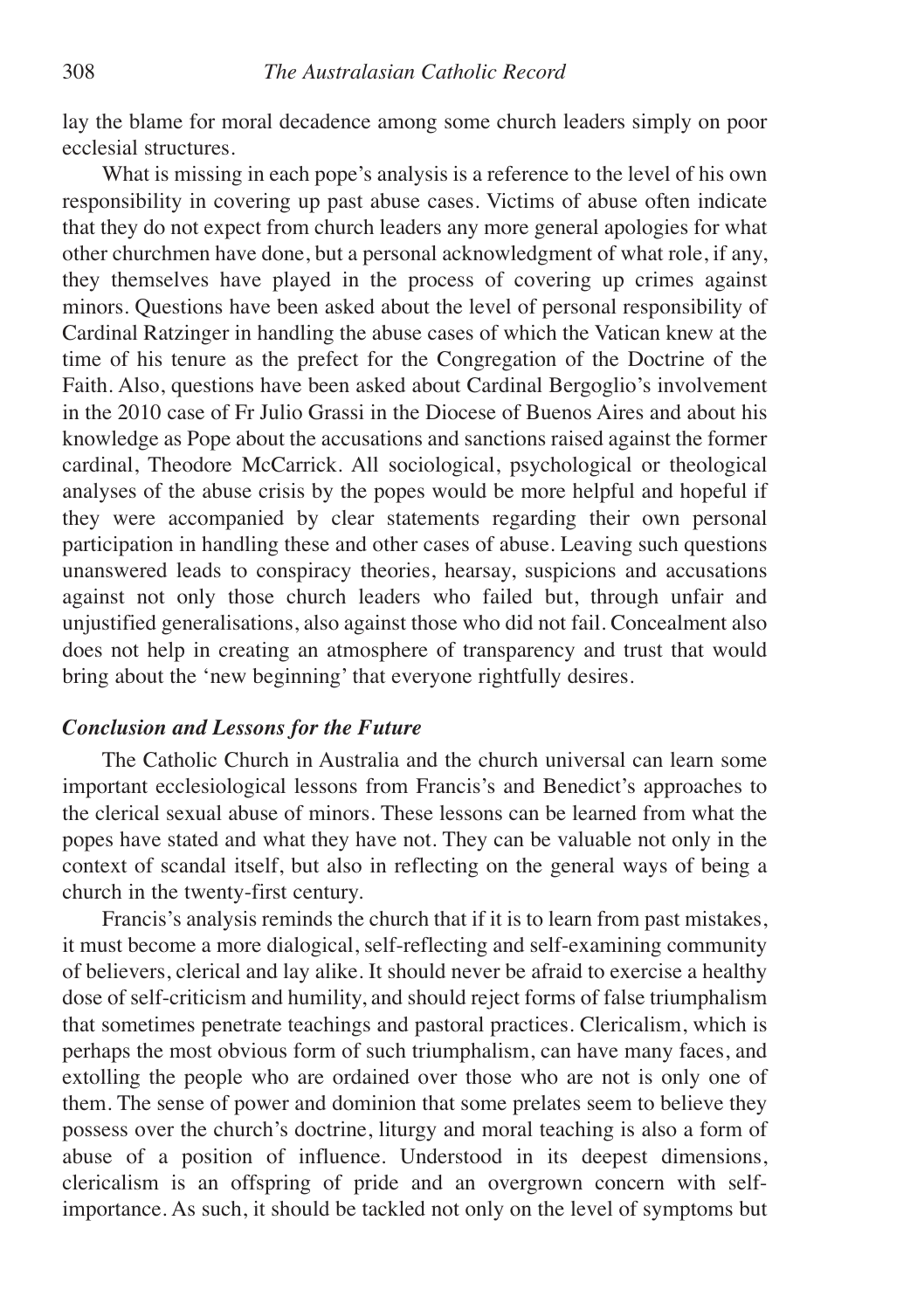also on the level of causes. The ultimate cause of clericalism is the failure to pursue the Christian ideal of holiness through prayer, careful and mature formation of conscience, and a personal dedication to the cause of the kingdom of God. Thus, while the process of screening and training candidates for priesthood and other members of the church working with children should indeed include important considerations from the fields of psychology and sociology, it should primarily be based on a solid formation in spirituality and theology. Including competent Catholic laity in this process is one way to tackle problematic church internal practices that sometimes lack clarity and the necessary transparency. While this lay involvement cannot guarantee greater accountability, it does increase the likelihood of improvement in this regard.<sup>41</sup>

This means that the church should be open to the promptings of the Spirit coming not only through the ministry of the pastors, but also through the life and experience of the faithful more generally. The church should also remember that useful critical voices can come not only from within, but also from a wellintended without. Ecclesiastical structures in most places failed to manage the sexual abuse crisis caused by the clerics and an intervention from the outside was needed to supplement what was lacking in the church resolution processes. This necessity of secular interventions should always serve as reminder that apart from the divine element of the church present in her midst through the person of her founder and sustainer, there is also a human element that is open, and even prone, to flaws and corruption. While Francis does not use the expressions 'social sin' or 'institutional sin' when discussing church structures, he does acknowledge, more than his predecessors, 'unconscious and unintentional dimensions that are operative in the church's social practices and structures' that contribute to aggravating the personal sinful inclinations of individual members of the church. 42

The church, therefore, needs to be pragmatic and flexible in areas of operation in which flexibility is permitted and potentially useful. Not everything in ecclesiastical structures dropped down from heaven in the form in which it exists now and the church should not be afraid of changes out of principle. Francis's ecclesiology reminds us that shaping this human, changeable element of the church is a task that should be undertaken with caution, but also with faith and courage in divine guidance. Assistance in framing this temporary dimension of the church can occur not only through internal consultations, but also through openness to voices from outside the visible church. These voices can sometimes come from civil offices and authorities, other Christian denominations or even non-Christian religious groups that struggle with similar problems. The church

<sup>41.</sup> See Jason King, 'Vatican II's Ecclesiology and the Sexual Abuse Scandal', in *Vatican II: Forty Years Later*, ed. William Madges (Eugene, OR: Wipf and Stock, 2005), 145–62, at 158–9 and 153, where he refers to George Weigel, *The Courage to Be Catholic* (New York: Basic Books, 2002), 102–4.

<sup>42.</sup> Hinze, 'Ecclesiology of Pope Francis', 19–23.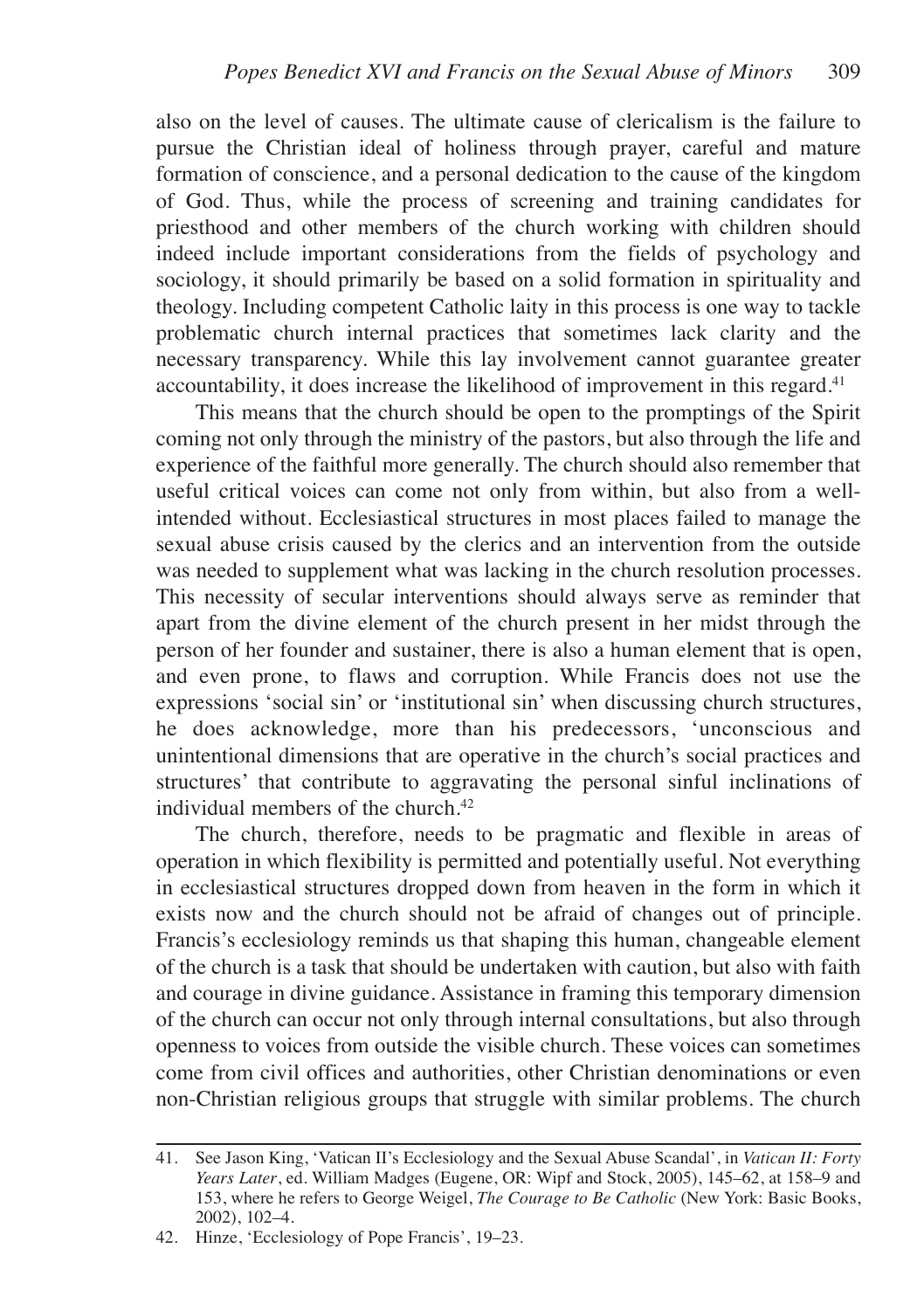should not be afraid to use this kind of assistance and advice since 'the seeds of truth' are present also outside her visible boundaries. Sometimes it takes 'foreign prophets' to remind the church about God, his righteousness and ways in which it should be pursued. 43

With regard to benefits to be gained from Benedict's response, one of the main lessons is the importance of personal conversion and individual responsibility of the members of the church. This responsibility relates not only to moral conduct, but also to the obligation to remain faithful to the mission and heritage of the church. The church has a rich doctrinal, theological and moral patrimony and it is the duty of all followers of Christ to protect, preserve and pass this on to the next generations. Without denying the importance of structural changes, Benedict reminds his readers that remaking the church according to contemporary trends can never be successful since the church receives her mission and identity not from even the best intended efforts of her members, but from God. Despite the many imperfections and the constant need for repentance and purification, the church should never be afraid to remain an uncompromising beacon in proclaiming the Gospel in its fullness to the world. It should be courageous in its faithfulness to Christ and should not be afraid of being countercultural when needed. The role of saints, who through their life of devotion to this rich Catholic patrimony witness to Christ and his Gospel in the most authentic way, is vital in this process. It is precisely through their life that the church undergoes successful change and necessary reform. Vatican II's teaching of the universal call to holiness of all the faithful is yet to take roots in the Catholic consciousness more fully.

Benedict has admitted that the church has her own faults and Catholics should not spare effort to address them. However, Catholics' critical and discerning approach should not be limited to the church's self-criticism, and the failings of the church should not stop her members from retaining a critical look at what is happening 'on the outside'. Catholics might feel tempted to refrain from criticising 'the world' and taking strong positions on important issues due to an embarrassing lack of credibility of their own institution. However, Benedict reminds the church that even if she is broken and failing, she is not excused from exercising her mandate of critically examining the spirit of the times. While it might be easy to give in to the temptation to remain silent and to '[sort] out the Church's own problems before lecturing others how to live', the church must not give in to this temptation. The main reason for this is that the mandate of the church to live and proclaim the Gospel is not an addition to her identity: it is situated at her very core. It comes from God and God can use even very faulty tools for his work in the world. 44

<sup>43.</sup> Cf. Edward Schillebeeckx's idea of *Fremdprophetie* discussed at Tracey Rowland, *Catholic Theology* (London: Bloomsberg, 2017), 152–4.

<sup>44.</sup> Austin Ivereigh, 'Pope Benedict's Letter on Sex Abuse Is Not an Attack on Francis (or Vatican II)', *America*, 11 April 2019, https://www.americamagazine.org/faith/2019/04/11/pope-